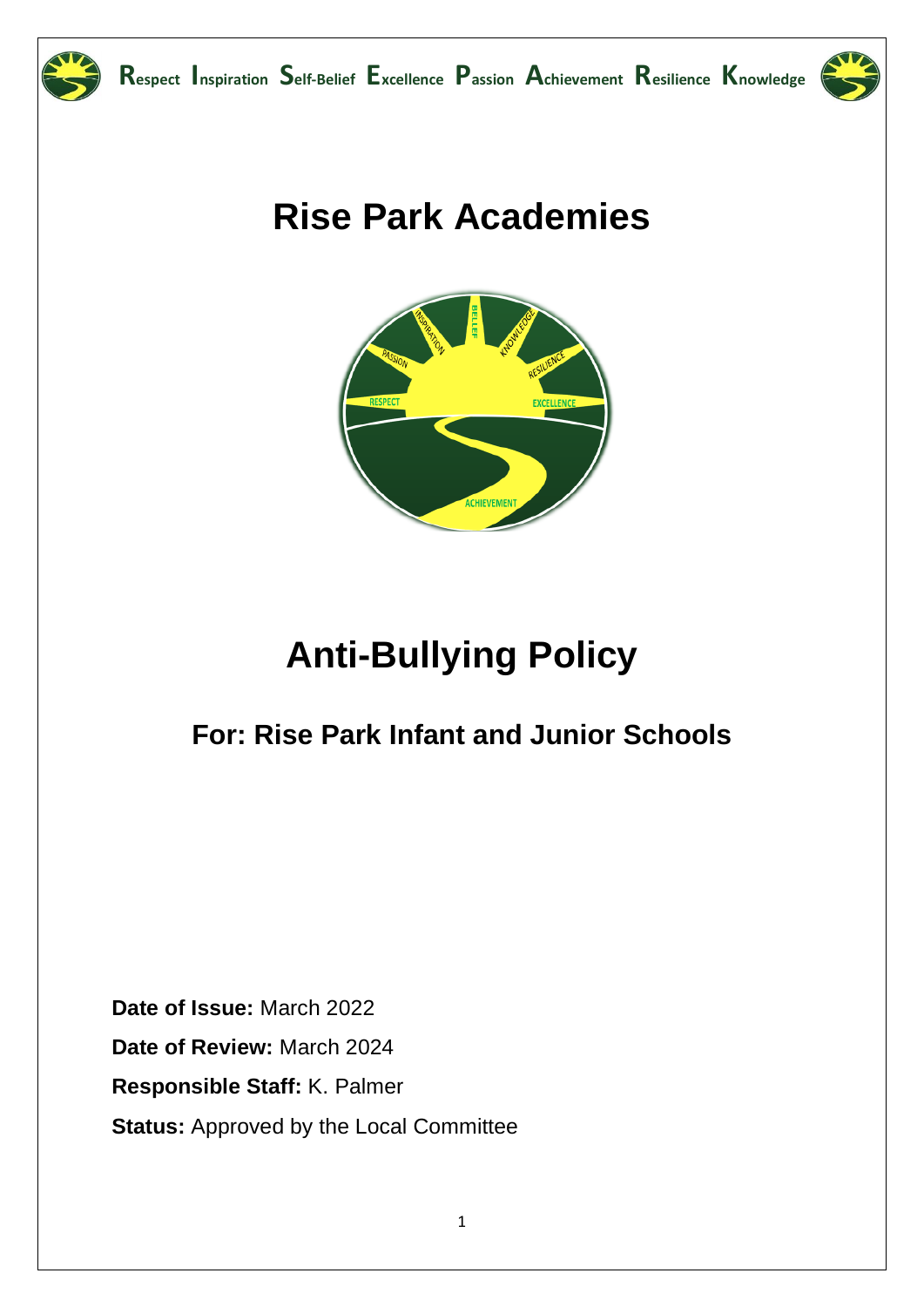

### **Respect Inspiration Self-Belief Excellence Passion Achievement Resilience Knowledge**



Rise Park Infant and Junior School are committed to providing a caring, friendly and safe environment for all of our children so that they can learn in a relaxed and secure atmosphere. We are committed to developing an anti- bullying culture whereby no bullying, including bullying between adults and children, will be tolerated.

This policy outlines what Rise Park Infant and Junior School will do to prevent and tackle bullying.

#### **We will:**

- Monitor and review our anti bullying policy and practice on a regular basis, ensuring that all governors and staff know what the school policy is regarding bullying, and follow it should an incident of bullying be reported.
- Support all staff to promote positive relationships to prevent bullying, and identify and tackle any bullying behaviour appropriately and promptly
- Ensure that all pupils know what the school policy is on bullying, and what they should do if bullying arises
- Reassure parents/carers and pupils that they will be supported if bullying is reported. As a school we take bullying very seriously
- Report back to parents/carers regarding their concerns on bullying and deal promptly with complaints. Parents/ carers in turn will work with school to uphold the anti -bullying policy
- Ensure that pupils are aware that all bullying concerns will be dealt with sensitively and effectively, so that they feel safe to learn
- Support all pupils through encouraging them to develop positive social skills and attitudes by learning how to relate to and respect each other.

#### **Definition of bullying**

Bullying is 'behaviour by an individual or group, repeated over time, that intentionally hurts another individual or group either physically or emotionally' (DfE "Preventing and Tackling Bullying", October 2014) Bullying can take many forms and is often motivated by prejudice against particular groups. It might be motivated by actual differences between children, or perceived differences.

Bullying can happen to anyone. This policy covers all types of bullying including:

- Bullying related to race, religion or culture
- Bullying related to SEND (Special Educational Needs or Disabilities)
- Bullying related to appearance or physical/ mental health conditions
- Bullying related to sexual orientation
- Bullying of young carers, children in care or otherwise related to home circumstances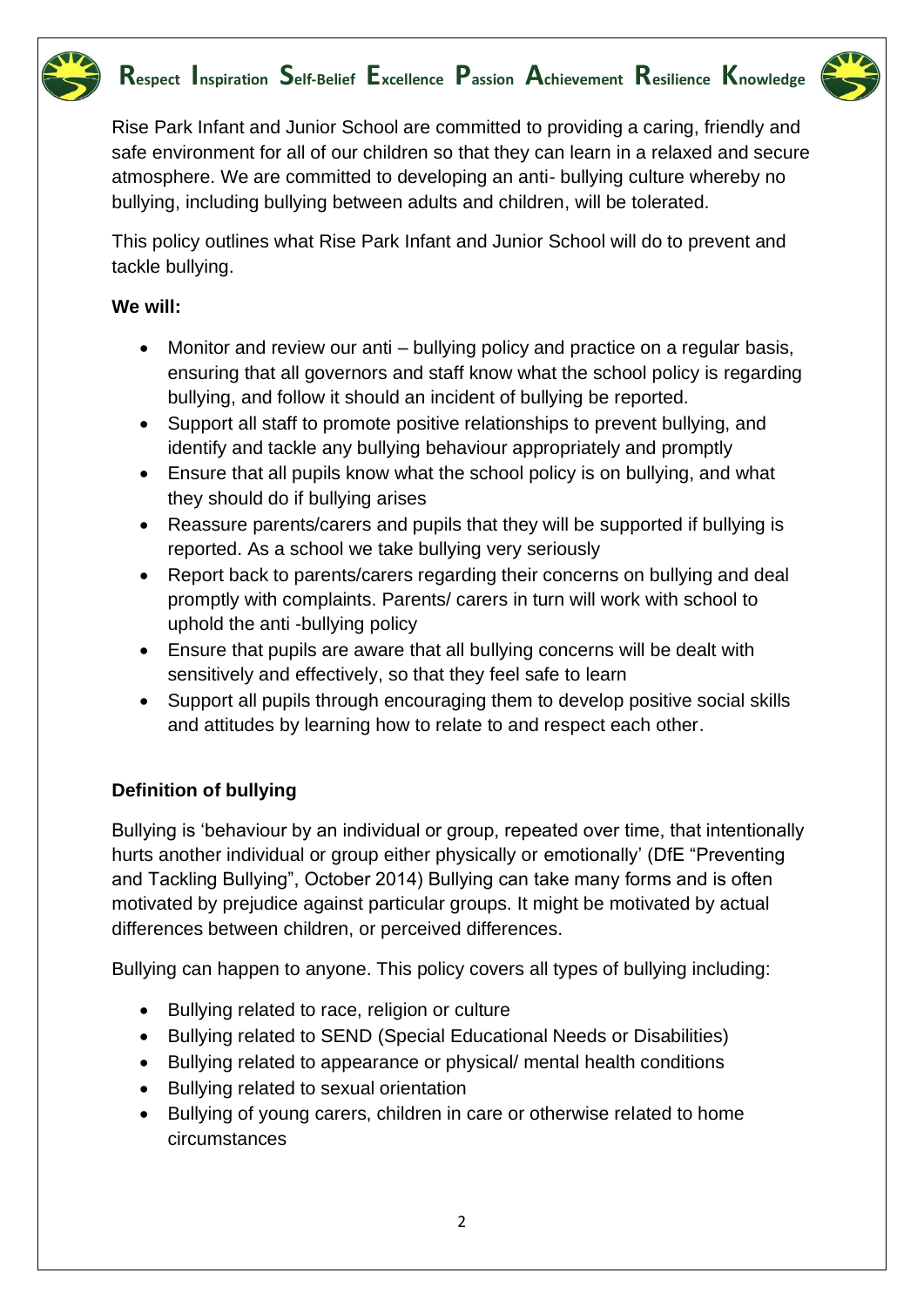

- 
- Bullying via technology for instance, cyber bullying via text message or the Internet.

Bullying can include: name calling, taunting, mocking, making offensive comments and/ or gestures, kicking, hitting, taking belongings, gossiping, excluding people from groups, and spreading hurtful and untruthful rumours. This includes the same inappropriate and harmful behaviours expressed via digital devices (cyber bullying) such as sending inappropriate messages by phone, text, through websites and social media and apps, and sending offensive or degrading images by mobile phone or via the Internet.

#### **Preventing, identifying and responding to bullying**

In both schools we have created an ethos of good behaviour, where pupils treat one another and the school staff with respect because they know that this is the right way to behave. Values of respect for staff and other pupils, an understanding of the value of education, and a clear understanding of how our actions affect others, permeate the whole school environment and are reinforced by staff and older pupils who set a good example to the rest.

Our schools' response to bullying does not start at the point at which the child has been bullied. Our school staff act proactively to gather any information about issues between pupils which might provoke conflict and develop strategies to prevent bullying occurring in the first place. This might involve talking to pupils about issues of difference, perhaps in lessons or through assemblies.

#### **Strategies to help prevent the occurrence of bullying behaviour**

At Rise Park Infant and Junior School we will:

- Ensure staff are aware of and follow the school behaviour policy
- Create and support an inclusive environment which promotes a culture of mutual respect, consideration and care for others which will be upheld by all
- Actively provide opportunities (through PSHE and RSHE activities) to develop pupils' social and emotional skills, including their resilience
- Provide an 'open door' approach for pupils, staff and parents/carers to access support and report concerns
- Challenge practice which does not uphold the schools' values, for example intolerance, discrimination and lack of respect towards others
- Consider all opportunities for addressing bullying in all forms across the curriculum (stories, drama and role play) including a range of additional approaches such as through displays, assemblies, events and the school council.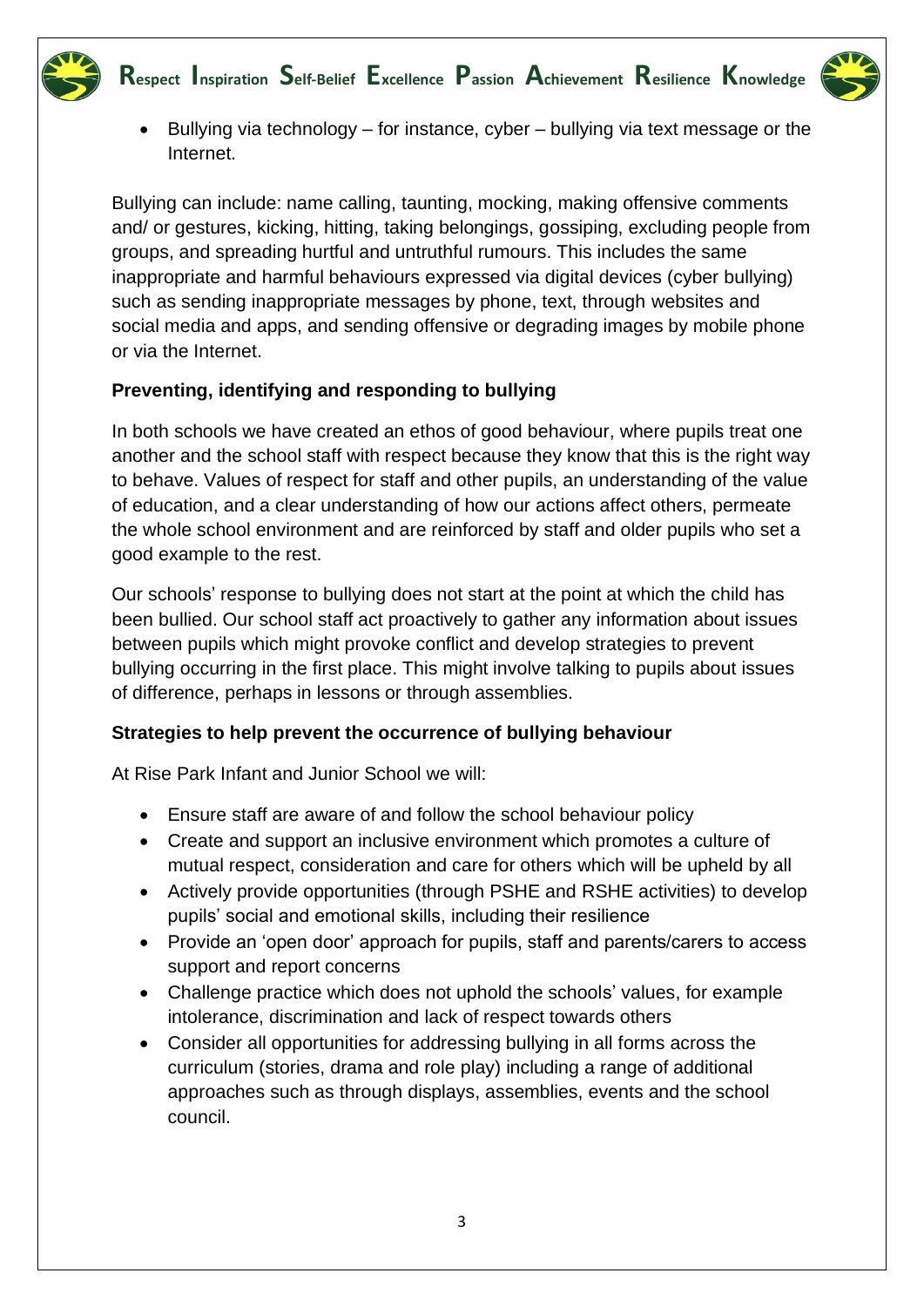

- 
- Regularly update and evaluate our approaches to take into account the developments of technology, and to provide up to date advice and education to all the members of the community regarding positive online behaviour
- Train all staff to identify all forms of bullying and to follow the school policy and procedures, including recording and reporting incidents
- Work with other agencies and the wider school community to prevent and tackle concerns
- Celebrate success and achievements to promote and build a positive school ethos.

#### **Involvement of pupils**

We will:

- Regularly gather children's views on any concerns regarding bullying within the school
- Ensure that all pupils know how to express worries and anxieties about bullying
- Ensure that all pupils are aware of the range of sanctions which may be applied against those engaging in bullying
- Involve pupils in anti-bullying campaigns in schools and embedded messages in the wider school curriculum (appropriate to their age)
- Offer support to pupils who have been bullied, and to those who are bullying, in order to address the problems they have.

#### **Liaison with parents/carers**

We will:

- Make sure that key information about bullying (including named points of contact if parents are worried) is available to parents/ carers e.g. on the school website
- Ensure parents are aware of our Complaints Procedure and how to use it effectively
- Ensure parents work with the school to role model positive behaviour for pupils

#### **Links with other school policies and practices**

This policy links with a number of other school policies and practices including:

- Complaints Policy
- Behaviour Policy
- Safeguarding and Child Protection policies
- Whistleblowing Policy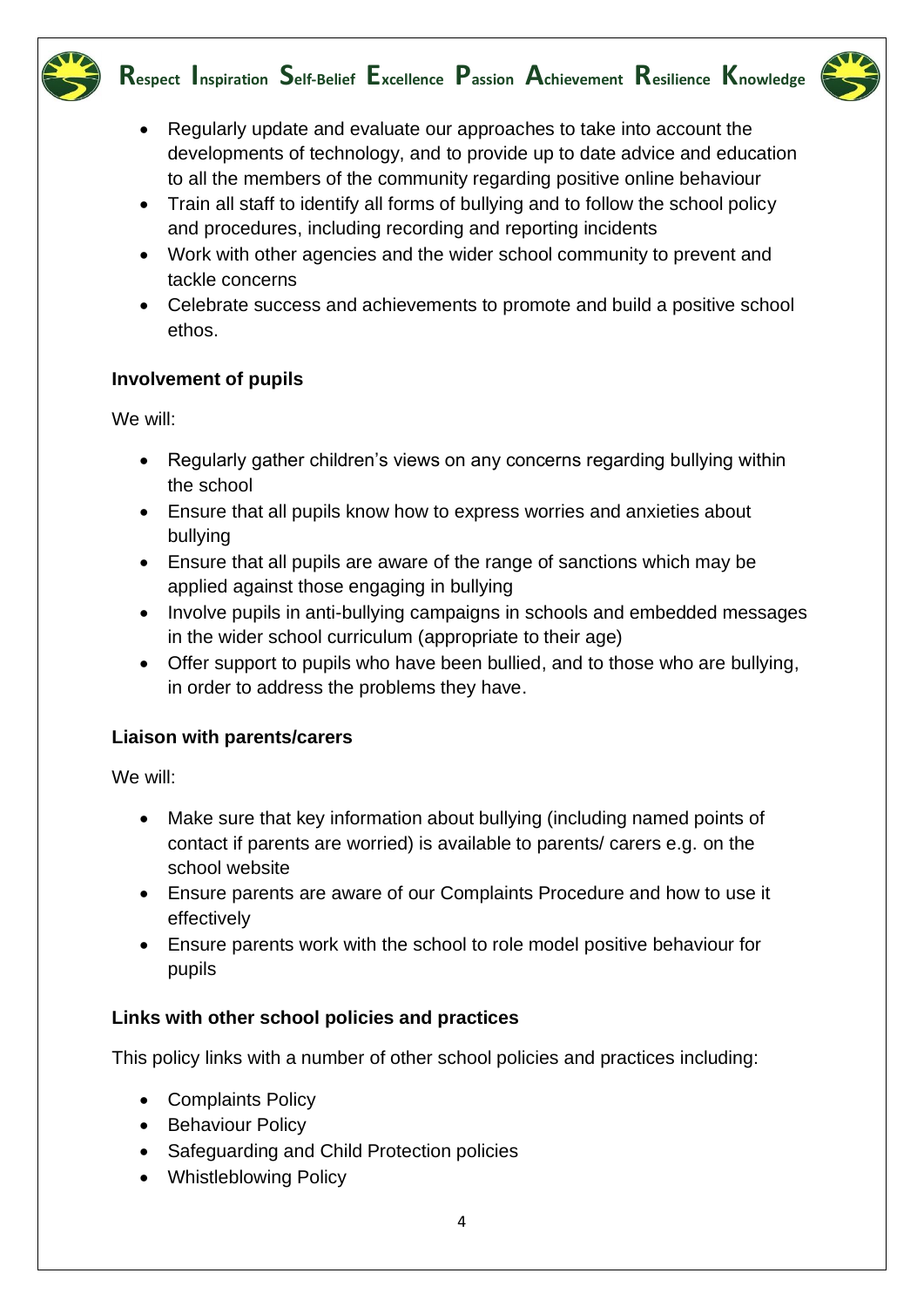



- E-Safety (Online Safety)
- Curriculum Policies such as PSHE and Computing
- Staff Code of Conduct
- Equalities Policy
- Communications Policy

#### **Responsibilities**

It is the responsibility of:

- School Leaders and Governors to take a lead role in monitoring and reviewing this policy
- Governors and all school staff to be aware of this policy and implement it accordingly
- The Executive Head Teacher and Heads of School to communicate the policy to the school community and to ensure that disciplinary measures are applied fairly, consistently and reasonably
- Staff to uphold the aims of the policy
- Parents/ carers to support their children and work in partnership with the school
- Pupils to understand and follow the policy.

#### **Procedure for all staff dealing with incidents**

When bullying is suspected or reported:

- Staff will intervene immediately
- Staff will investigate listen to all parties and witnesses
- The incident will be recorded and communicated to the Head of School who will talk to the children concerned
- Parents/carers of the child involved in the bullying will be informed and will meet with an appropriate member of staff
- A suitable sanction will be administered to the child doing the bullying in order to modify or change their behaviour
- Staff will monitor the behaviour of all pupils involved and all staff will be alerted to watch out for further occurrence

#### **Adults who have been bullied will be helped by:**

- Discussing what happens with a senior member of staff and establishing the concern
- Clarifying the schools official procedures for complaints or concerns